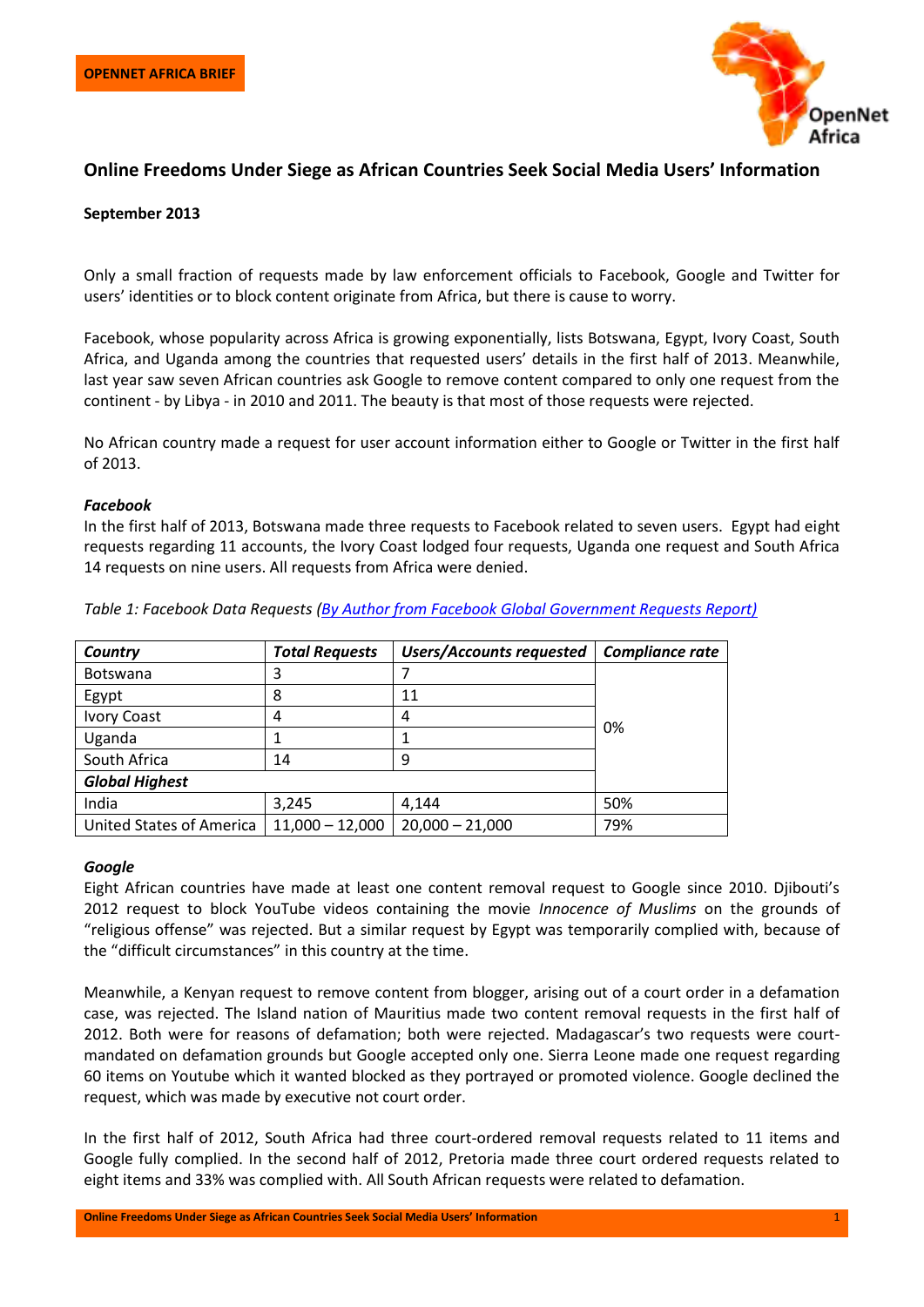Previous Google reports show that in the period July – December 2010, Libya made 68 requests for a total of 203 items to be removed from Youtube. Of these requests, 31% were complied with, either by some or all of the content being removed. In the subsequent six months, Libya's two requests regarding five items were denied. All of Libya's requests were not backed by a court order





### *Twitter*

South Sudan, the continent's youngest nation, is the only African country that made a user information request to Twitter between July and December 2012. Juba's request was denied.

### *A Catalogue of Infringements*

While only a handful of African countries are making these requests, there is nonetheless evidence of a worrying trend, in which African countries are taking both legal and non-legal measures to curtail the freedoms of individuals to express themselves on the internet.

The last year has seen a spiral of activity against online freedom of expression in numerous African countries. In fact, 2013 might go down as a record year in terms of curtails on internet rights on the continent.

[Gambia has passed a law](http://globalvoicesonline.org/2013/07/12/new-internet-law-in-the-gambia-puts-gag-on-government-criticism/) under which those who publish "false news" online about the government can be handed a 15 year jail term and fined up to US\$90,000. Meanwhile, Zambia president Michael Sata's government in July [blocked access to the](http://cpj.org/2013/07/in-zambia-harassment-of-watchdog-site-continues.php) *Zambian Watchdog* website, accusing it of promoting hate speech. Two journalists arrested on suspicion of working with the online publishers were due to appear in court. Another website, *Zambia Reports,* was blocked too*.* Some observers said blocking the websites was part of the government's campaign to silence independent critics.

Next door in Zimbabwe, security agencies spent several weeks in the run-up to the July 2013 general elections looking for ['Baba Jukwa'](http://www.telegraph.co.uk/news/worldnews/10178570/Mugabe-hunts-for-internet-mole-Baba-Jukwa-revealing-his-secrets.html), whose Facebook page published popular exposes of the excesses of President Robert Mugabe's government. Three weeks before election day, there were reports Mr. Mugabe's